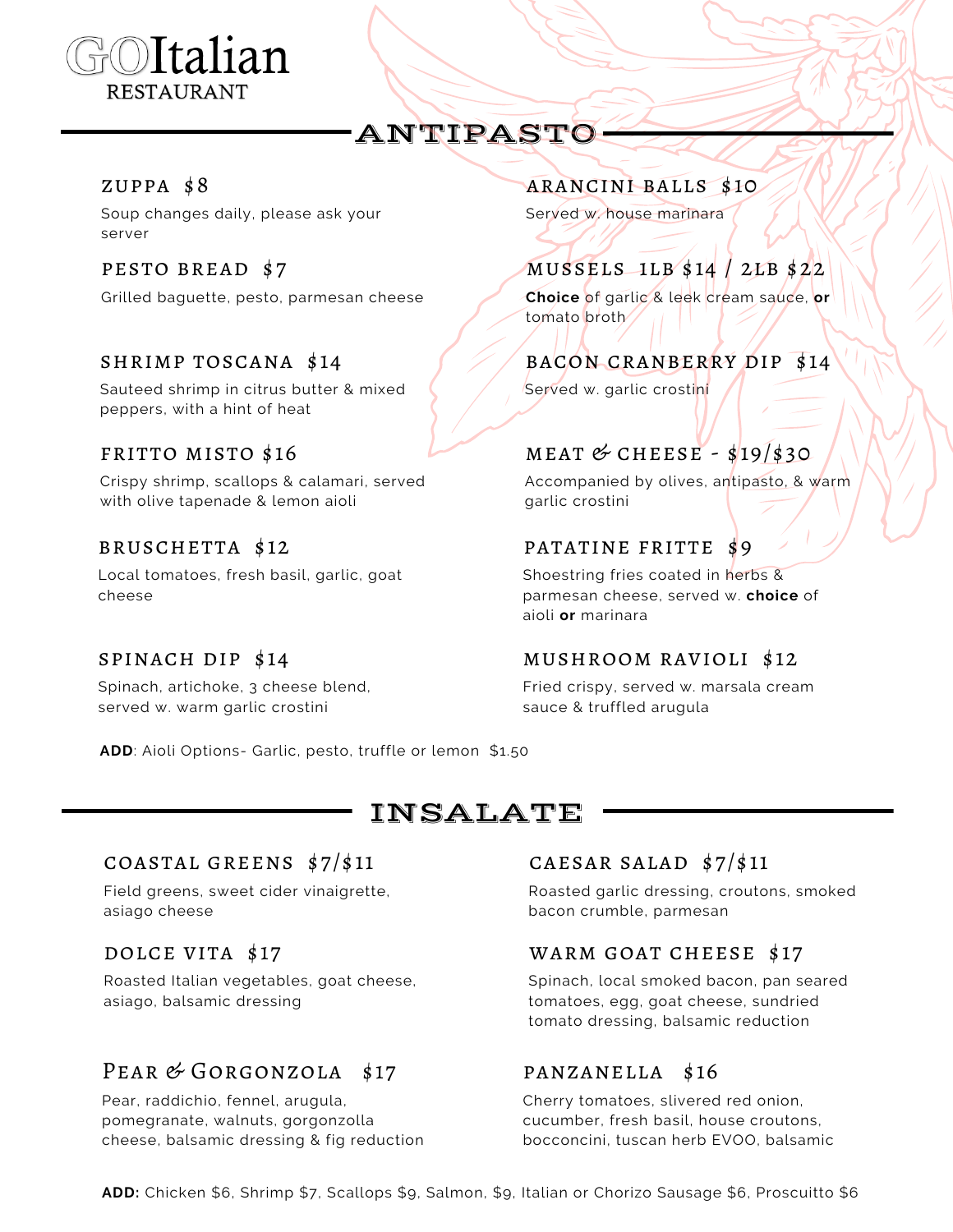## PANINI'S

#### **choice** of zuppa, caesar salad or coastal greens salad

#### veg muffuletta \$17 grilled cheese \$17

Eggplant, portobello, roasted red pepper, onions, spinach, basil, olive tapenade, mozzarella cheese

Chicken, bacon, roasted red peppers, spinach, goat cheese, pesto aioli, balsamic

#### SHAVED BEEF \$17 MEATBALL \$17

Caramelized onions, green peppers, mushrooms, goat cheese, aioli

Breaded & fried, served with house marinara

amalfi balsamic \$17 chicken or veal parm \$17

Mozzarella & tomato sauce

### chicken club \$17 Italian panino \$17

Chicken, bacon, tomato, greens, aioli Assortment of cured meats, spicy olive tapenade, asiago, greens

Meatballs, smoked mozzarella, house marinara

**ADD**: Aioli Options- Garlic, pesto, truffle or lemon \$1.50

## SECONDI

#### maple salmon \$20

Pan fried Atlantic salmon, local smoked bacon, seasonal vegetables, blistered cherry tomatoes, potatoes, drizzled in a champagne maple vinaigrette

#### chef's risotto \$18-\$23

Creation changes daily, please ask your server

#### chicken or veal marsala \$21

Italian Marsala and mixed mushroom sauce, seasonal vegetables, potatoes

#### chicken piccata \$20

Lemon, capers, garlic, parsley, seasonal vegetables, potatoes

#### chicken or veal parmesan \$19

House made tomato sauce, mozzarella, served w. side of spaghetti **or** fettuccine alfredo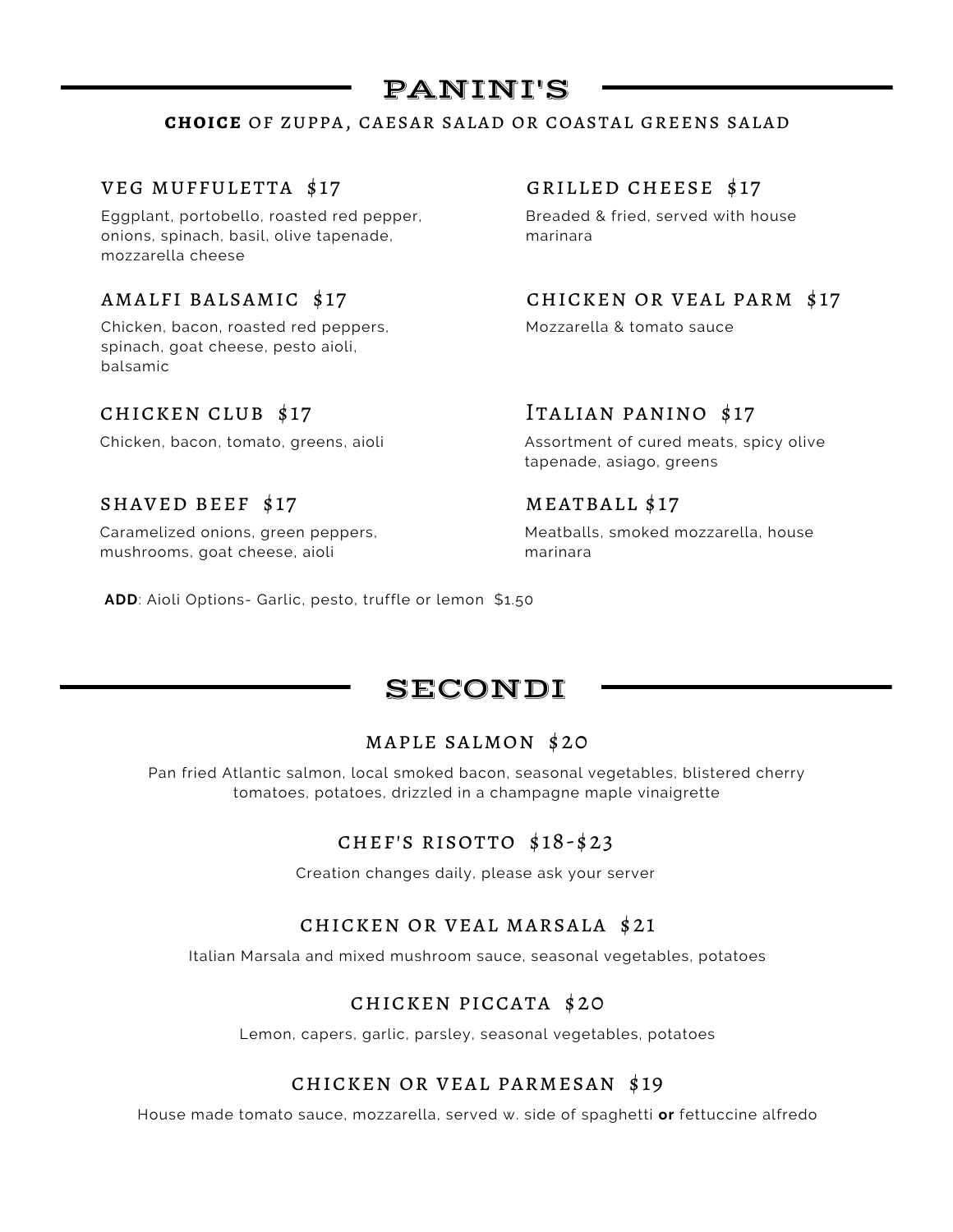# PASTA

### all pasta served w. a side of garlic bread

Layers of pasta, meat sauce, ricotta cheese & mozarella

Made fresh to order alfredo sauce Rotini noodle, pesto cream sauce,

## SAUSAGE  $&$  PEPPER \$20

Fettuccini noodle, italian & chorizo sausage, red onions, peppers, pesto

### butternut squash \$19

Stuffed ravioli, squash, pecans, cranberries, goat cheese, sage cream

## primavera \$17

Rotini noodle, zucchini, red onion, mixed peppers, mushrooms, spinach, goat cheese, parmesan cheese, tomato marinara

### aglio e olio \$17

Spaghetti, house chili oil, olive oil, fresh garlic, asiago, cracked pepper, parsley

## LASAGNA  $$16$  SPAGHETTI  $$12/\$16$

**Choice** of tomato sauce \$12 **or** meat sauce \$16 / Add meatballs + \$6

## FETTUCCINI ALFREDO \$17 SHRIMP  $&$  SUNDRIED TOMATO \$21

sauteed shrimp, spinach & red onions

### carbonara \$20

Linguini noodle, smoked bacon, leeks, mushrooms, cream sauce

### seafood linguini \$24

Shrimp, scallops & mussels, with **choice** of garlic cream sauce **or** tomato marinara

### brown butter gnocchi \$19

Crispy prosciutto, asparagus, fresh garlic, lemon zest, parmesan flakes

### braised beef ravioli \$21

Smoked bacon, mixed mushrooms, blistered cherry tomatoes, red onion, red wine jus, arugula parmesan flakes

**ADD:** Chicken \$6, Shrimp \$7, Scallops \$9, Salmon, \$9, Italian or Chorizo Sausage \$6, Proscuitto \$6

thin crust & classico pizza next page